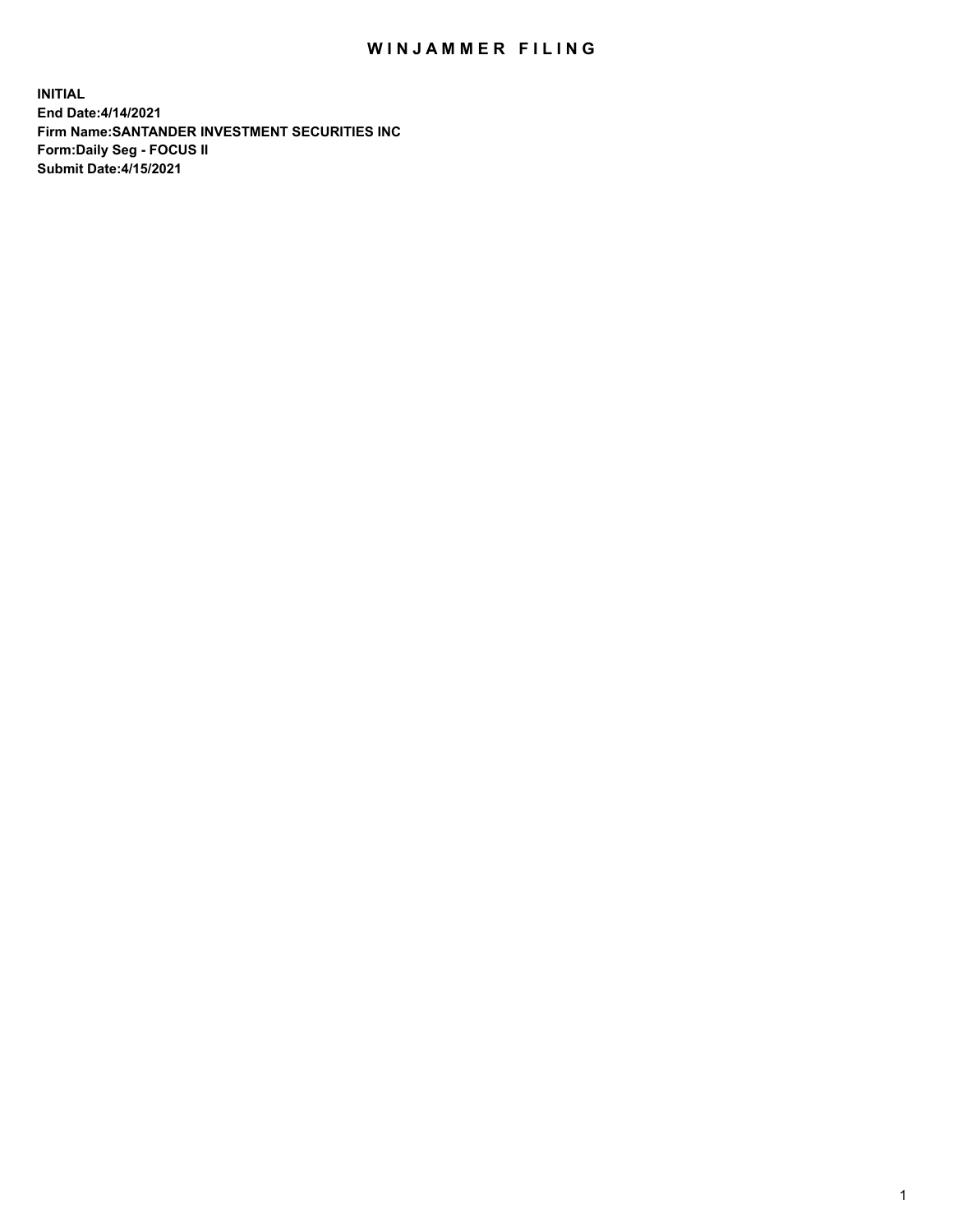**INITIAL End Date:4/14/2021 Firm Name:SANTANDER INVESTMENT SECURITIES INC Form:Daily Seg - FOCUS II Submit Date:4/15/2021 Daily Segregation - Cover Page**

| Name of Company                                                                   | <b>SANTANDER INVESTMENT</b><br><b>SECURITIES INC</b> |
|-----------------------------------------------------------------------------------|------------------------------------------------------|
| <b>Contact Name</b>                                                               | <b>Felix Munoz</b>                                   |
| <b>Contact Phone Number</b>                                                       | (212) 407-4594                                       |
| <b>Contact Email Address</b>                                                      | felix.munoz@santander.us                             |
| FCM's Customer Segregated Funds Residual Interest Target (choose one):            |                                                      |
| a. Minimum dollar amount: ; or                                                    | 70,000,000                                           |
| b. Minimum percentage of customer segregated funds required:%; or                 | <u>0</u>                                             |
| c. Dollar amount range between: and; or                                           | 0 <sub>0</sub>                                       |
| d. Percentage range of customer segregated funds required between:% and%.         | 0 <sub>0</sub>                                       |
| FCM's Customer Secured Amount Funds Residual Interest Target (choose one):        |                                                      |
| a. Minimum dollar amount: ; or                                                    | $\frac{0}{0}$                                        |
| b. Minimum percentage of customer secured funds required:%; or                    |                                                      |
| c. Dollar amount range between: and; or                                           | 0 <sub>0</sub>                                       |
| d. Percentage range of customer secured funds required between:% and%.            | 0 <sub>0</sub>                                       |
| FCM's Cleared Swaps Customer Collateral Residual Interest Target (choose one):    |                                                      |
| a. Minimum dollar amount: ; or                                                    | $\overline{\mathbf{0}}$                              |
| b. Minimum percentage of cleared swaps customer collateral required:% ; or        | $\underline{\mathbf{0}}$                             |
| c. Dollar amount range between: and; or                                           | 0 <sub>0</sub>                                       |
| d. Percentage range of cleared swaps customer collateral required between:% and%. | <u>00</u>                                            |

Attach supporting documents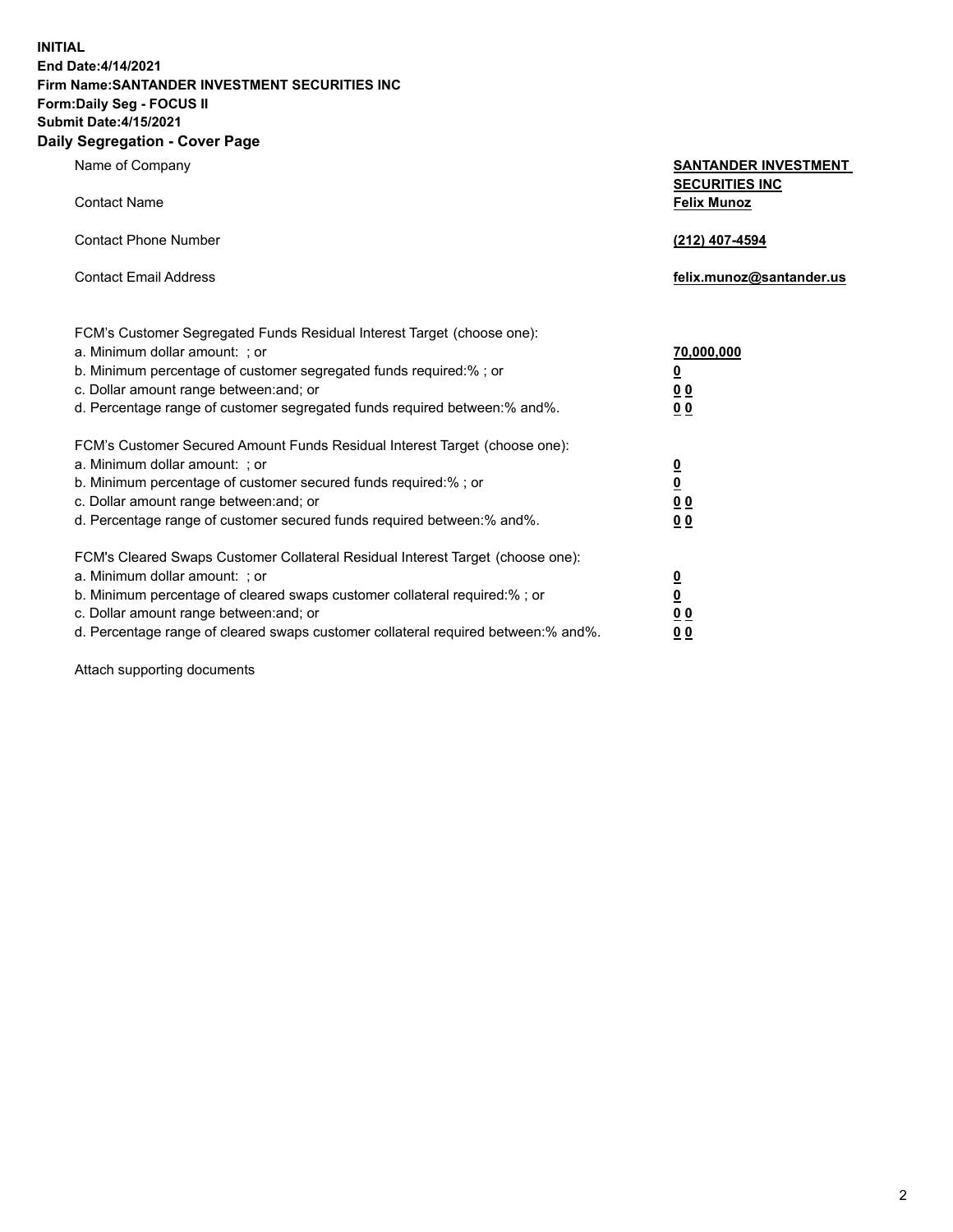**INITIAL End Date:4/14/2021 Firm Name:SANTANDER INVESTMENT SECURITIES INC Form:Daily Seg - FOCUS II Submit Date:4/15/2021 Daily Segregation - Secured Amounts**

|     | Foreign Futures and Foreign Options Secured Amounts                                         |                                 |
|-----|---------------------------------------------------------------------------------------------|---------------------------------|
|     | Amount required to be set aside pursuant to law, rule or regulation of a foreign            | $0$ [7305]                      |
|     | government or a rule of a self-regulatory organization authorized thereunder                |                                 |
| 1.  | Net ledger balance - Foreign Futures and Foreign Option Trading - All Customers             |                                 |
|     | A. Cash                                                                                     | $0$ [7315]                      |
|     | B. Securities (at market)                                                                   | $0$ [7317]                      |
| 2.  | Net unrealized profit (loss) in open futures contracts traded on a foreign board of trade   | $0$ [7325]                      |
| 3.  | Exchange traded options                                                                     |                                 |
|     | a. Market value of open option contracts purchased on a foreign board of trade              | $0$ [7335]                      |
|     | b. Market value of open contracts granted (sold) on a foreign board of trade                | $0$ [7337]                      |
| 4.  | Net equity (deficit) (add lines 1. 2. and 3.)                                               | $0$ [7345]                      |
| 5.  | Account liquidating to a deficit and account with a debit balances - gross amount           | $0$ [7351]                      |
|     | Less: amount offset by customer owned securities                                            | 0 [7352] 0 [7354]               |
| 6.  | Amount required to be set aside as the secured amount - Net Liquidating Equity              | $0$ [7355]                      |
|     | Method (add lines 4 and 5)                                                                  |                                 |
| 7.  | Greater of amount required to be set aside pursuant to foreign jurisdiction (above) or line | $0$ [7360]                      |
|     | 6.                                                                                          |                                 |
|     | FUNDS DEPOSITED IN SEPARATE REGULATION 30.7 ACCOUNTS                                        |                                 |
| 1.  | Cash in banks                                                                               |                                 |
|     | A. Banks located in the United States                                                       | $0$ [7500]                      |
|     | B. Other banks qualified under Regulation 30.7                                              | 0 [7520] 0 [7530]               |
| 2.  | Securities                                                                                  |                                 |
|     | A. In safekeeping with banks located in the United States                                   | $0$ [7540]                      |
|     | B. In safekeeping with other banks qualified under Regulation 30.7                          | 0 [7560] 0 [7570]               |
| 3.  | Equities with registered futures commission merchants                                       |                                 |
|     | A. Cash                                                                                     | $0$ [7580]                      |
|     | <b>B.</b> Securities                                                                        | $0$ [7590]                      |
|     | C. Unrealized gain (loss) on open futures contracts                                         | $0$ [7600]                      |
|     | D. Value of long option contracts                                                           | $0$ [7610]                      |
|     | E. Value of short option contracts                                                          | 0 [7615] 0 [7620]               |
| 4.  | Amounts held by clearing organizations of foreign boards of trade                           |                                 |
|     | A. Cash                                                                                     | $0$ [7640]                      |
|     | <b>B.</b> Securities                                                                        | $0$ [7650]                      |
|     | C. Amount due to (from) clearing organization - daily variation                             | $0$ [7660]                      |
|     | D. Value of long option contracts                                                           | $0$ [7670]                      |
| 5.  | E. Value of short option contracts                                                          | 0 [7675] 0 [7680]               |
|     | Amounts held by members of foreign boards of trade<br>A. Cash                               |                                 |
|     |                                                                                             | 0 [7700]<br>$0$ [7710]          |
|     | <b>B.</b> Securities                                                                        |                                 |
|     | C. Unrealized gain (loss) on open futures contracts<br>D. Value of long option contracts    | $0$ [7720]<br>$0$ [7730]        |
|     | E. Value of short option contracts                                                          |                                 |
| 6.  | Amounts with other depositories designated by a foreign board of trade                      | 0 [7735] 0 [7740]<br>$0$ [7760] |
| 7.  | Segregated funds on hand                                                                    | $0$ [7765]                      |
| 8.  | Total funds in separate section 30.7 accounts                                               | $0$ [7770]                      |
| 9.  | Excess (deficiency) Set Aside for Secured Amount (subtract line 7 Secured Statement         | $0$ [7380]                      |
|     | Page 1 from Line 8)                                                                         |                                 |
| 10. | Management Target Amount for Excess funds in separate section 30.7 accounts                 | $0$ [7780]                      |
| 11. | Excess (deficiency) funds in separate 30.7 accounts over (under) Management Target          | $0$ [7785]                      |
|     |                                                                                             |                                 |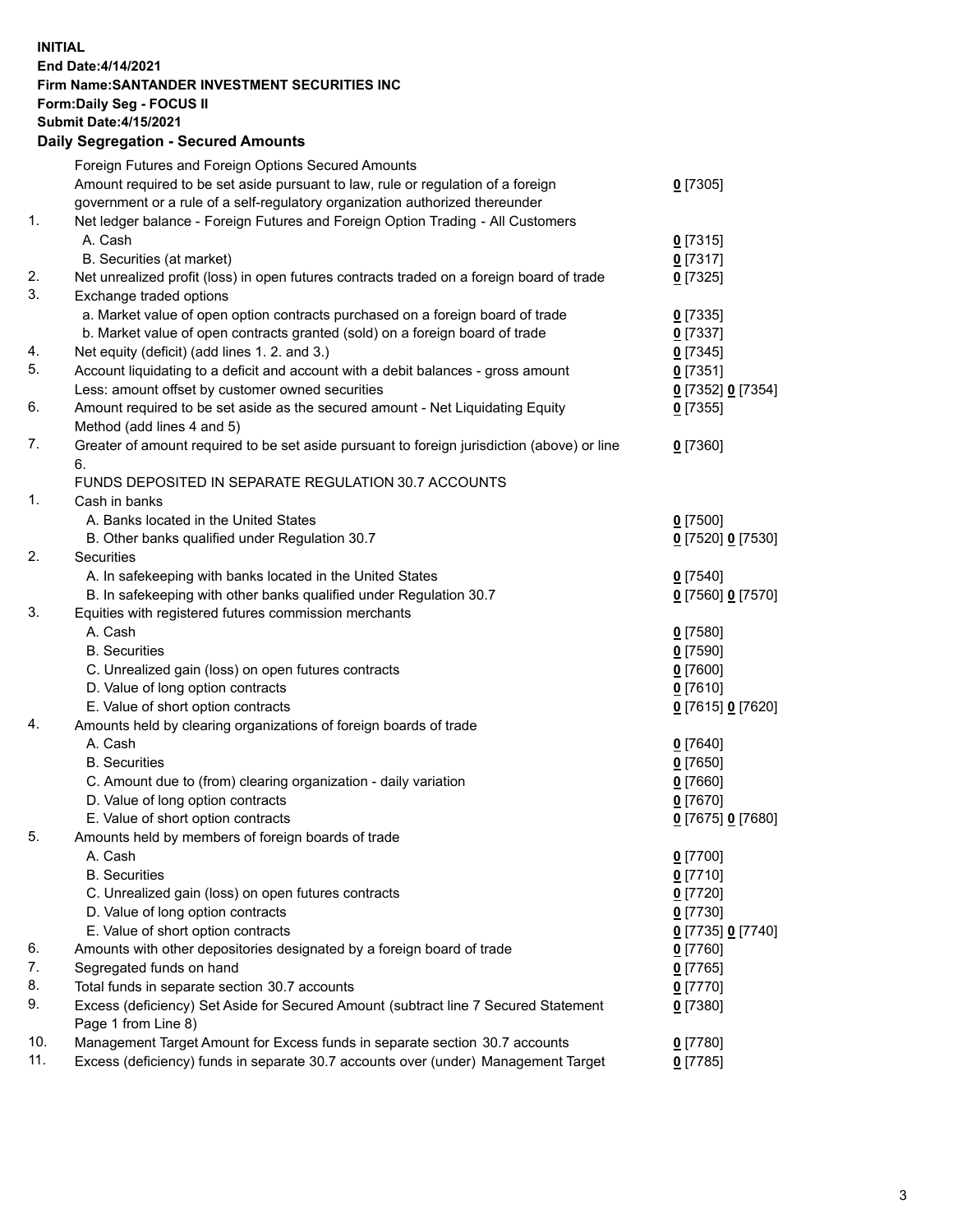| End Date: 4/14/2021<br>Firm Name: SANTANDER INVESTMENT SECURITIES INC<br>Form: Daily Seg - FOCUS II<br><b>Submit Date: 4/15/2021</b><br>Daily Segregation - Segregation Statement<br>SEGREGATION REQUIREMENTS(Section 4d(2) of the CEAct)<br>1.<br>Net ledger balance<br>A. Cash<br>1,269,095,583 [7010]<br>B. Securities (at market)<br>$0$ [7020]<br>2.<br>Net unrealized profit (loss) in open futures contracts traded on a contract market<br>540,971,882 [7030]<br>3.<br>Exchange traded options<br>A. Add market value of open option contracts purchased on a contract market<br>48,332,859 [7032]<br>B. Deduct market value of open option contracts granted (sold) on a contract market<br>-36,640,689 [7033]<br>Net equity (deficit) (add lines 1, 2 and 3)<br>4.<br>1,821,759,635 [7040]<br>5.<br>Accounts liquidating to a deficit and accounts with<br>debit balances - gross amount<br>$0$ [7045]<br>Less: amount offset by customer securities<br>0 [7047] 0 [7050]<br>6.<br>Amount required to be segregated (add lines 4 and 5)<br>1,821,759,635 [7060]<br>FUNDS IN SEGREGATED ACCOUNTS<br>7.<br>Deposited in segregated funds bank accounts<br>A. Cash<br>294,525,765 [7070]<br>B. Securities representing investments of customers' funds (at market)<br>$0$ [7080]<br>C. Securities held for particular customers or option customers in lieu of cash (at<br>$0$ [7090]<br>market)<br>8.<br>Margins on deposit with derivatives clearing organizations of contract markets<br>A. Cash<br>1,639,902,055 [7100]<br>B. Securities representing investments of customers' funds (at market)<br>$0$ [7110]<br>C. Securities held for particular customers or option customers in lieu of cash (at<br>$0$ [7120]<br>market)<br>9.<br>Net settlement from (to) derivatives clearing organizations of contract markets<br>-52,043,625 [7130]<br>10.<br>Exchange traded options<br>A. Value of open long option contracts<br>48,332,859 [7132]<br>B. Value of open short option contracts<br>$-36,640,689$ [7133]<br>11.<br>Net equities with other FCMs<br>A. Net liquidating equity<br>$0$ [7140]<br>$0$ [7160]<br>B. Securities representing investments of customers' funds (at market)<br>C. Securities held for particular customers or option customers in lieu of cash (at<br>$0$ [7170]<br>market)<br>12.<br>Segregated funds on hand<br>$0$ [7150]<br>13.<br>Total amount in segregation (add lines 7 through 12)<br>1,894,076,365 [7180]<br>14.<br>Excess (deficiency) funds in segregation (subtract line 6 from line 13)<br>72,316,730 [7190] | <b>INITIAL</b> |                                                          |                   |  |  |  |  |
|------------------------------------------------------------------------------------------------------------------------------------------------------------------------------------------------------------------------------------------------------------------------------------------------------------------------------------------------------------------------------------------------------------------------------------------------------------------------------------------------------------------------------------------------------------------------------------------------------------------------------------------------------------------------------------------------------------------------------------------------------------------------------------------------------------------------------------------------------------------------------------------------------------------------------------------------------------------------------------------------------------------------------------------------------------------------------------------------------------------------------------------------------------------------------------------------------------------------------------------------------------------------------------------------------------------------------------------------------------------------------------------------------------------------------------------------------------------------------------------------------------------------------------------------------------------------------------------------------------------------------------------------------------------------------------------------------------------------------------------------------------------------------------------------------------------------------------------------------------------------------------------------------------------------------------------------------------------------------------------------------------------------------------------------------------------------------------------------------------------------------------------------------------------------------------------------------------------------------------------------------------------------------------------------------------------------------------------------------------------------------------------------------------------------------------------------------------------------------------------------------------------------------------------------------------------------|----------------|----------------------------------------------------------|-------------------|--|--|--|--|
|                                                                                                                                                                                                                                                                                                                                                                                                                                                                                                                                                                                                                                                                                                                                                                                                                                                                                                                                                                                                                                                                                                                                                                                                                                                                                                                                                                                                                                                                                                                                                                                                                                                                                                                                                                                                                                                                                                                                                                                                                                                                                                                                                                                                                                                                                                                                                                                                                                                                                                                                                                        |                |                                                          |                   |  |  |  |  |
|                                                                                                                                                                                                                                                                                                                                                                                                                                                                                                                                                                                                                                                                                                                                                                                                                                                                                                                                                                                                                                                                                                                                                                                                                                                                                                                                                                                                                                                                                                                                                                                                                                                                                                                                                                                                                                                                                                                                                                                                                                                                                                                                                                                                                                                                                                                                                                                                                                                                                                                                                                        |                |                                                          |                   |  |  |  |  |
|                                                                                                                                                                                                                                                                                                                                                                                                                                                                                                                                                                                                                                                                                                                                                                                                                                                                                                                                                                                                                                                                                                                                                                                                                                                                                                                                                                                                                                                                                                                                                                                                                                                                                                                                                                                                                                                                                                                                                                                                                                                                                                                                                                                                                                                                                                                                                                                                                                                                                                                                                                        |                |                                                          |                   |  |  |  |  |
|                                                                                                                                                                                                                                                                                                                                                                                                                                                                                                                                                                                                                                                                                                                                                                                                                                                                                                                                                                                                                                                                                                                                                                                                                                                                                                                                                                                                                                                                                                                                                                                                                                                                                                                                                                                                                                                                                                                                                                                                                                                                                                                                                                                                                                                                                                                                                                                                                                                                                                                                                                        |                |                                                          |                   |  |  |  |  |
|                                                                                                                                                                                                                                                                                                                                                                                                                                                                                                                                                                                                                                                                                                                                                                                                                                                                                                                                                                                                                                                                                                                                                                                                                                                                                                                                                                                                                                                                                                                                                                                                                                                                                                                                                                                                                                                                                                                                                                                                                                                                                                                                                                                                                                                                                                                                                                                                                                                                                                                                                                        |                |                                                          |                   |  |  |  |  |
|                                                                                                                                                                                                                                                                                                                                                                                                                                                                                                                                                                                                                                                                                                                                                                                                                                                                                                                                                                                                                                                                                                                                                                                                                                                                                                                                                                                                                                                                                                                                                                                                                                                                                                                                                                                                                                                                                                                                                                                                                                                                                                                                                                                                                                                                                                                                                                                                                                                                                                                                                                        |                |                                                          |                   |  |  |  |  |
|                                                                                                                                                                                                                                                                                                                                                                                                                                                                                                                                                                                                                                                                                                                                                                                                                                                                                                                                                                                                                                                                                                                                                                                                                                                                                                                                                                                                                                                                                                                                                                                                                                                                                                                                                                                                                                                                                                                                                                                                                                                                                                                                                                                                                                                                                                                                                                                                                                                                                                                                                                        |                |                                                          |                   |  |  |  |  |
|                                                                                                                                                                                                                                                                                                                                                                                                                                                                                                                                                                                                                                                                                                                                                                                                                                                                                                                                                                                                                                                                                                                                                                                                                                                                                                                                                                                                                                                                                                                                                                                                                                                                                                                                                                                                                                                                                                                                                                                                                                                                                                                                                                                                                                                                                                                                                                                                                                                                                                                                                                        |                |                                                          |                   |  |  |  |  |
|                                                                                                                                                                                                                                                                                                                                                                                                                                                                                                                                                                                                                                                                                                                                                                                                                                                                                                                                                                                                                                                                                                                                                                                                                                                                                                                                                                                                                                                                                                                                                                                                                                                                                                                                                                                                                                                                                                                                                                                                                                                                                                                                                                                                                                                                                                                                                                                                                                                                                                                                                                        |                |                                                          |                   |  |  |  |  |
|                                                                                                                                                                                                                                                                                                                                                                                                                                                                                                                                                                                                                                                                                                                                                                                                                                                                                                                                                                                                                                                                                                                                                                                                                                                                                                                                                                                                                                                                                                                                                                                                                                                                                                                                                                                                                                                                                                                                                                                                                                                                                                                                                                                                                                                                                                                                                                                                                                                                                                                                                                        |                |                                                          |                   |  |  |  |  |
|                                                                                                                                                                                                                                                                                                                                                                                                                                                                                                                                                                                                                                                                                                                                                                                                                                                                                                                                                                                                                                                                                                                                                                                                                                                                                                                                                                                                                                                                                                                                                                                                                                                                                                                                                                                                                                                                                                                                                                                                                                                                                                                                                                                                                                                                                                                                                                                                                                                                                                                                                                        |                |                                                          |                   |  |  |  |  |
|                                                                                                                                                                                                                                                                                                                                                                                                                                                                                                                                                                                                                                                                                                                                                                                                                                                                                                                                                                                                                                                                                                                                                                                                                                                                                                                                                                                                                                                                                                                                                                                                                                                                                                                                                                                                                                                                                                                                                                                                                                                                                                                                                                                                                                                                                                                                                                                                                                                                                                                                                                        |                |                                                          |                   |  |  |  |  |
|                                                                                                                                                                                                                                                                                                                                                                                                                                                                                                                                                                                                                                                                                                                                                                                                                                                                                                                                                                                                                                                                                                                                                                                                                                                                                                                                                                                                                                                                                                                                                                                                                                                                                                                                                                                                                                                                                                                                                                                                                                                                                                                                                                                                                                                                                                                                                                                                                                                                                                                                                                        |                |                                                          |                   |  |  |  |  |
|                                                                                                                                                                                                                                                                                                                                                                                                                                                                                                                                                                                                                                                                                                                                                                                                                                                                                                                                                                                                                                                                                                                                                                                                                                                                                                                                                                                                                                                                                                                                                                                                                                                                                                                                                                                                                                                                                                                                                                                                                                                                                                                                                                                                                                                                                                                                                                                                                                                                                                                                                                        |                |                                                          |                   |  |  |  |  |
|                                                                                                                                                                                                                                                                                                                                                                                                                                                                                                                                                                                                                                                                                                                                                                                                                                                                                                                                                                                                                                                                                                                                                                                                                                                                                                                                                                                                                                                                                                                                                                                                                                                                                                                                                                                                                                                                                                                                                                                                                                                                                                                                                                                                                                                                                                                                                                                                                                                                                                                                                                        |                |                                                          |                   |  |  |  |  |
|                                                                                                                                                                                                                                                                                                                                                                                                                                                                                                                                                                                                                                                                                                                                                                                                                                                                                                                                                                                                                                                                                                                                                                                                                                                                                                                                                                                                                                                                                                                                                                                                                                                                                                                                                                                                                                                                                                                                                                                                                                                                                                                                                                                                                                                                                                                                                                                                                                                                                                                                                                        |                |                                                          |                   |  |  |  |  |
|                                                                                                                                                                                                                                                                                                                                                                                                                                                                                                                                                                                                                                                                                                                                                                                                                                                                                                                                                                                                                                                                                                                                                                                                                                                                                                                                                                                                                                                                                                                                                                                                                                                                                                                                                                                                                                                                                                                                                                                                                                                                                                                                                                                                                                                                                                                                                                                                                                                                                                                                                                        |                |                                                          |                   |  |  |  |  |
|                                                                                                                                                                                                                                                                                                                                                                                                                                                                                                                                                                                                                                                                                                                                                                                                                                                                                                                                                                                                                                                                                                                                                                                                                                                                                                                                                                                                                                                                                                                                                                                                                                                                                                                                                                                                                                                                                                                                                                                                                                                                                                                                                                                                                                                                                                                                                                                                                                                                                                                                                                        |                |                                                          |                   |  |  |  |  |
|                                                                                                                                                                                                                                                                                                                                                                                                                                                                                                                                                                                                                                                                                                                                                                                                                                                                                                                                                                                                                                                                                                                                                                                                                                                                                                                                                                                                                                                                                                                                                                                                                                                                                                                                                                                                                                                                                                                                                                                                                                                                                                                                                                                                                                                                                                                                                                                                                                                                                                                                                                        |                |                                                          |                   |  |  |  |  |
|                                                                                                                                                                                                                                                                                                                                                                                                                                                                                                                                                                                                                                                                                                                                                                                                                                                                                                                                                                                                                                                                                                                                                                                                                                                                                                                                                                                                                                                                                                                                                                                                                                                                                                                                                                                                                                                                                                                                                                                                                                                                                                                                                                                                                                                                                                                                                                                                                                                                                                                                                                        |                |                                                          |                   |  |  |  |  |
|                                                                                                                                                                                                                                                                                                                                                                                                                                                                                                                                                                                                                                                                                                                                                                                                                                                                                                                                                                                                                                                                                                                                                                                                                                                                                                                                                                                                                                                                                                                                                                                                                                                                                                                                                                                                                                                                                                                                                                                                                                                                                                                                                                                                                                                                                                                                                                                                                                                                                                                                                                        |                |                                                          |                   |  |  |  |  |
|                                                                                                                                                                                                                                                                                                                                                                                                                                                                                                                                                                                                                                                                                                                                                                                                                                                                                                                                                                                                                                                                                                                                                                                                                                                                                                                                                                                                                                                                                                                                                                                                                                                                                                                                                                                                                                                                                                                                                                                                                                                                                                                                                                                                                                                                                                                                                                                                                                                                                                                                                                        |                |                                                          |                   |  |  |  |  |
|                                                                                                                                                                                                                                                                                                                                                                                                                                                                                                                                                                                                                                                                                                                                                                                                                                                                                                                                                                                                                                                                                                                                                                                                                                                                                                                                                                                                                                                                                                                                                                                                                                                                                                                                                                                                                                                                                                                                                                                                                                                                                                                                                                                                                                                                                                                                                                                                                                                                                                                                                                        |                |                                                          |                   |  |  |  |  |
|                                                                                                                                                                                                                                                                                                                                                                                                                                                                                                                                                                                                                                                                                                                                                                                                                                                                                                                                                                                                                                                                                                                                                                                                                                                                                                                                                                                                                                                                                                                                                                                                                                                                                                                                                                                                                                                                                                                                                                                                                                                                                                                                                                                                                                                                                                                                                                                                                                                                                                                                                                        |                |                                                          |                   |  |  |  |  |
|                                                                                                                                                                                                                                                                                                                                                                                                                                                                                                                                                                                                                                                                                                                                                                                                                                                                                                                                                                                                                                                                                                                                                                                                                                                                                                                                                                                                                                                                                                                                                                                                                                                                                                                                                                                                                                                                                                                                                                                                                                                                                                                                                                                                                                                                                                                                                                                                                                                                                                                                                                        |                |                                                          |                   |  |  |  |  |
|                                                                                                                                                                                                                                                                                                                                                                                                                                                                                                                                                                                                                                                                                                                                                                                                                                                                                                                                                                                                                                                                                                                                                                                                                                                                                                                                                                                                                                                                                                                                                                                                                                                                                                                                                                                                                                                                                                                                                                                                                                                                                                                                                                                                                                                                                                                                                                                                                                                                                                                                                                        |                |                                                          |                   |  |  |  |  |
|                                                                                                                                                                                                                                                                                                                                                                                                                                                                                                                                                                                                                                                                                                                                                                                                                                                                                                                                                                                                                                                                                                                                                                                                                                                                                                                                                                                                                                                                                                                                                                                                                                                                                                                                                                                                                                                                                                                                                                                                                                                                                                                                                                                                                                                                                                                                                                                                                                                                                                                                                                        |                |                                                          |                   |  |  |  |  |
|                                                                                                                                                                                                                                                                                                                                                                                                                                                                                                                                                                                                                                                                                                                                                                                                                                                                                                                                                                                                                                                                                                                                                                                                                                                                                                                                                                                                                                                                                                                                                                                                                                                                                                                                                                                                                                                                                                                                                                                                                                                                                                                                                                                                                                                                                                                                                                                                                                                                                                                                                                        |                |                                                          |                   |  |  |  |  |
|                                                                                                                                                                                                                                                                                                                                                                                                                                                                                                                                                                                                                                                                                                                                                                                                                                                                                                                                                                                                                                                                                                                                                                                                                                                                                                                                                                                                                                                                                                                                                                                                                                                                                                                                                                                                                                                                                                                                                                                                                                                                                                                                                                                                                                                                                                                                                                                                                                                                                                                                                                        |                |                                                          |                   |  |  |  |  |
|                                                                                                                                                                                                                                                                                                                                                                                                                                                                                                                                                                                                                                                                                                                                                                                                                                                                                                                                                                                                                                                                                                                                                                                                                                                                                                                                                                                                                                                                                                                                                                                                                                                                                                                                                                                                                                                                                                                                                                                                                                                                                                                                                                                                                                                                                                                                                                                                                                                                                                                                                                        |                |                                                          |                   |  |  |  |  |
|                                                                                                                                                                                                                                                                                                                                                                                                                                                                                                                                                                                                                                                                                                                                                                                                                                                                                                                                                                                                                                                                                                                                                                                                                                                                                                                                                                                                                                                                                                                                                                                                                                                                                                                                                                                                                                                                                                                                                                                                                                                                                                                                                                                                                                                                                                                                                                                                                                                                                                                                                                        |                |                                                          |                   |  |  |  |  |
|                                                                                                                                                                                                                                                                                                                                                                                                                                                                                                                                                                                                                                                                                                                                                                                                                                                                                                                                                                                                                                                                                                                                                                                                                                                                                                                                                                                                                                                                                                                                                                                                                                                                                                                                                                                                                                                                                                                                                                                                                                                                                                                                                                                                                                                                                                                                                                                                                                                                                                                                                                        |                |                                                          |                   |  |  |  |  |
|                                                                                                                                                                                                                                                                                                                                                                                                                                                                                                                                                                                                                                                                                                                                                                                                                                                                                                                                                                                                                                                                                                                                                                                                                                                                                                                                                                                                                                                                                                                                                                                                                                                                                                                                                                                                                                                                                                                                                                                                                                                                                                                                                                                                                                                                                                                                                                                                                                                                                                                                                                        |                |                                                          |                   |  |  |  |  |
|                                                                                                                                                                                                                                                                                                                                                                                                                                                                                                                                                                                                                                                                                                                                                                                                                                                                                                                                                                                                                                                                                                                                                                                                                                                                                                                                                                                                                                                                                                                                                                                                                                                                                                                                                                                                                                                                                                                                                                                                                                                                                                                                                                                                                                                                                                                                                                                                                                                                                                                                                                        |                |                                                          |                   |  |  |  |  |
|                                                                                                                                                                                                                                                                                                                                                                                                                                                                                                                                                                                                                                                                                                                                                                                                                                                                                                                                                                                                                                                                                                                                                                                                                                                                                                                                                                                                                                                                                                                                                                                                                                                                                                                                                                                                                                                                                                                                                                                                                                                                                                                                                                                                                                                                                                                                                                                                                                                                                                                                                                        |                |                                                          |                   |  |  |  |  |
|                                                                                                                                                                                                                                                                                                                                                                                                                                                                                                                                                                                                                                                                                                                                                                                                                                                                                                                                                                                                                                                                                                                                                                                                                                                                                                                                                                                                                                                                                                                                                                                                                                                                                                                                                                                                                                                                                                                                                                                                                                                                                                                                                                                                                                                                                                                                                                                                                                                                                                                                                                        |                |                                                          |                   |  |  |  |  |
|                                                                                                                                                                                                                                                                                                                                                                                                                                                                                                                                                                                                                                                                                                                                                                                                                                                                                                                                                                                                                                                                                                                                                                                                                                                                                                                                                                                                                                                                                                                                                                                                                                                                                                                                                                                                                                                                                                                                                                                                                                                                                                                                                                                                                                                                                                                                                                                                                                                                                                                                                                        |                |                                                          |                   |  |  |  |  |
|                                                                                                                                                                                                                                                                                                                                                                                                                                                                                                                                                                                                                                                                                                                                                                                                                                                                                                                                                                                                                                                                                                                                                                                                                                                                                                                                                                                                                                                                                                                                                                                                                                                                                                                                                                                                                                                                                                                                                                                                                                                                                                                                                                                                                                                                                                                                                                                                                                                                                                                                                                        |                |                                                          |                   |  |  |  |  |
|                                                                                                                                                                                                                                                                                                                                                                                                                                                                                                                                                                                                                                                                                                                                                                                                                                                                                                                                                                                                                                                                                                                                                                                                                                                                                                                                                                                                                                                                                                                                                                                                                                                                                                                                                                                                                                                                                                                                                                                                                                                                                                                                                                                                                                                                                                                                                                                                                                                                                                                                                                        |                |                                                          |                   |  |  |  |  |
|                                                                                                                                                                                                                                                                                                                                                                                                                                                                                                                                                                                                                                                                                                                                                                                                                                                                                                                                                                                                                                                                                                                                                                                                                                                                                                                                                                                                                                                                                                                                                                                                                                                                                                                                                                                                                                                                                                                                                                                                                                                                                                                                                                                                                                                                                                                                                                                                                                                                                                                                                                        |                |                                                          |                   |  |  |  |  |
|                                                                                                                                                                                                                                                                                                                                                                                                                                                                                                                                                                                                                                                                                                                                                                                                                                                                                                                                                                                                                                                                                                                                                                                                                                                                                                                                                                                                                                                                                                                                                                                                                                                                                                                                                                                                                                                                                                                                                                                                                                                                                                                                                                                                                                                                                                                                                                                                                                                                                                                                                                        | 15.            | Management Target Amount for Excess funds in segregation | 70,000,000 [7194] |  |  |  |  |
| 16.<br>Excess (deficiency) funds in segregation over (under) Management Target Amount<br>2,316,730 [7198]                                                                                                                                                                                                                                                                                                                                                                                                                                                                                                                                                                                                                                                                                                                                                                                                                                                                                                                                                                                                                                                                                                                                                                                                                                                                                                                                                                                                                                                                                                                                                                                                                                                                                                                                                                                                                                                                                                                                                                                                                                                                                                                                                                                                                                                                                                                                                                                                                                                              |                |                                                          |                   |  |  |  |  |
| <b>Excess</b>                                                                                                                                                                                                                                                                                                                                                                                                                                                                                                                                                                                                                                                                                                                                                                                                                                                                                                                                                                                                                                                                                                                                                                                                                                                                                                                                                                                                                                                                                                                                                                                                                                                                                                                                                                                                                                                                                                                                                                                                                                                                                                                                                                                                                                                                                                                                                                                                                                                                                                                                                          |                |                                                          |                   |  |  |  |  |